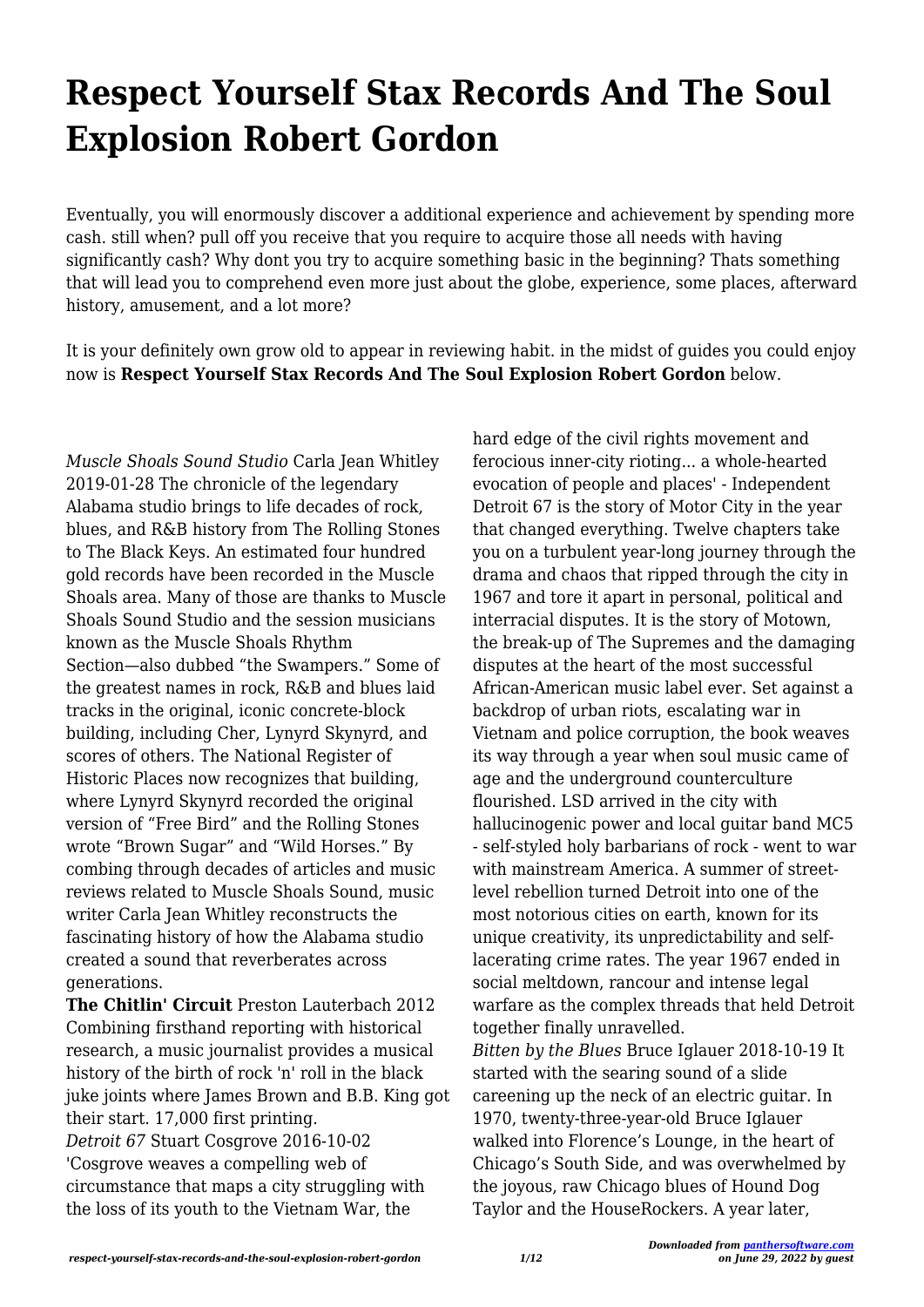Iglauer produced Hound Dog's debut album in eight hours and pressed a thousand copies, the most he could afford. From that one album grew Alligator Records, the largest independent blues record label in the world. Bitten by the Blues is Iglauer's memoir of a life immersed in the blues—and the business of the blues. No one person was present at the creation of more great contemporary blues music than Iglauer: he produced albums by Koko Taylor, Albert Collins, Professor Longhair, Johnny Winter, Lonnie Mack, Son Seals, Roy Buchanan, Shemekia Copeland, and many other major figures. In this book, Iglauer takes us behind the scenes, offering unforgettable stories of those charismatic musicians and classic sessions, delivering an intimate and unvarnished look at what it's like to work with the greats of the blues. It's a vivid portrait of some of the extraordinary musicians and larger-than-life personalities who brought America's music to life in the clubs of Chicago's South and West Sides. Bitten by the Blues is also an expansive history of half a century of blues in Chicago and around the world, tracing the blues recording business through massive transitions, as a genre of music originally created by and for black southerners adapted to an influx of white fans and musicians and found a worldwide audience. Most of the smoky bars and packed clubs that fostered the Chicago blues scene have long since disappeared. But their soul lives on, and so does their sound. As real and audacious as the music that shaped it, Bitten by the Blues is a raucous journey through the world of Genuine Houserockin' Music.

Here Comes the Night Joel Selvin 2014 Chronicles the life of the songwriter and record producer who authored several rhythm and blues classics, from his work with the greats of the fifties and sixties to his untimely but expected early death at age thirty-eight. **Motown** Gerald Posner 2009-04-02 In 1959, twenty-nine-year-old Berry Gordy, who had already given up on his dream to be a champion boxer, borrowed eight hundred dollars from his family and started a record company. A rundown bungalow sandwiched between a funeral home and a beauty shop in a poor Detroit neighborhood served as his headquarters. The building's entrance was adorned with a large

sign that improbably boasted "Hitsville U.S.A." The kitchen served as the control room, the garage became the two-track studio, the living room was reserved for bookkeeping, and sales were handled in the dining room. Soon word spread that any youngster with a streak of talent should visit the only record label that Detroit had seen in years. The company's name was Motown. Motown cuts through decades of unsubstantiated rumors and speculation to tell the true behind-the-scenes narrative of America's most exciting musical dynasty. It follows the company and its amazing roster of stars from the tumultuous growth years in Detroit, to the drama and intrigue of Hollywood in the 1970s, to resurgence in 2002. Set against the civil rights movement, the decay of America's northern industrial cities, and the social upheaval of the 1960s, Motown is a tale of the incredible entrepreneurship of Berry Gordy. But it also features the moving stories of kids from Detroit's inner-city projects who achieved remarkable success and then, in many cases, found themselves fighting the demons that so often come with stardom—drugs, jealousy, sexual indulgence, greed, and uncontrollable ambition. Motown features an extraordinary cast of characters, including Diana Ross, Michael Jackson, Marvin Gaye, Smokey Robinson, and Stevie Wonder. They are presented as they lived and worked: a clan of friends, lovers, competitors, and sometimes vicious foes. Motown reveals how the hopes and dreams of each affected the lives of the others and illustrates why this singular story is a made-in-America Greek tragedy, the rise and fall of a supremely talented yet completely dysfunctional extended family. Based on numerous original interviews and extensive documentation, Motown benefits particularly from the thousands of pages of files crammed into the basement of downtown Detroit's Wayne County Courthouse. Those court records provide the unofficial—and hitherto largely untold—history of Motown and its stars, since almost every relationship between departing singers, songwriters, producers, and the label ended up in litigation. From its peaks in the late 1960s and early 1970s, when Motown controlled the pop charts and its stars were sought after even by the Beatles, through the inexorable slide caused by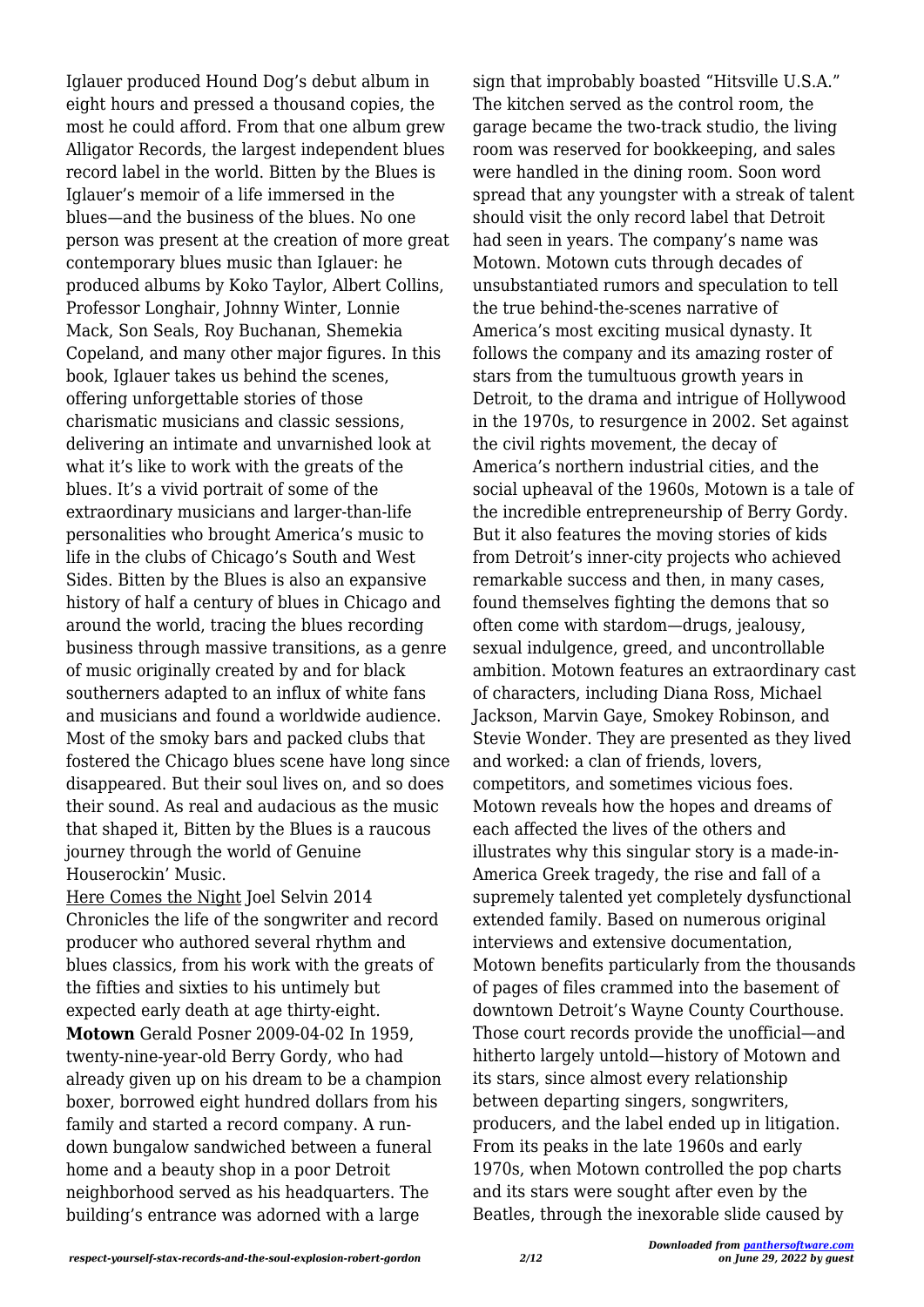their failure to handle their stardom, Motown is a riveting and troubling look inside a music label that provided the unofficial soundtrack to an entire generation.

Visual Thinking Strategies for Individuals with Autism Spectrum Disorders Ellyn Lucas Arwood 2009 Visuals of all kinds (photographs, checklists, line drawings, cartoons, flowcharts, stick figures, etc.) are commonly used as supports for individuals on the autism spectrum who tend to think and learn visually. However, not all visuals are created equal and, therefore, visuals don't all work equally well. This companion to Learning With a Visual Brain in an Auditory World helps the reader understand how to match the developmental levels of pictures and visuals to the developmental level of the person looking at the visual. In this way, appropriate visuals provide the language development for children with autism spectrum disorders. Drawing from their experience with children and youth for decades, the authors also show how effective communication can help reduce the confusion and anxiety that often lead to behavioral outbursts.

**Harlem 69** Stuart Cosgrove 2018-10-04 In 1969, among Harlem's Rabelaisian cast of characters are bandleader King Curtis, soul singers Aretha Franklin and Donny Hathaway, and drug peddler Jimmy 'Goldfinger' Terrell. In February a raid on tenements across New York leads to the arrest of 21 Black Panther party members and one of the most controversial trials of the era. In the summer Harlem plays host to Black Woodstock and concerts starring Sly and the Family Stone, Stevie Wonder and Nina Simone. The world's most famous guitarist, Jimi Hendrix, a major supporter of the Black Panthers, returns to Harlem in support of their cause.By the end of the year Harlem is gripped by a heroin pandemic and the death of a 12-yearold child sends shockwaves through the USA, leaving Harlem stigmatised as an area ravaged by crime, gangsters and a darkly vengeful drug problem.

**Memphis 68** Stuart Cosgrove 2017-10-05 In the 1950s and 1960s, Memphis, Tennessee, was the launch pad of musical pioneers such as Aretha Franklin, Elvis Presley, Johnny Cash, Al Green and Isaac Hayes, and by 1968 was a city synonymous with soul music. It was a deeply

segregated city, ill at ease with the modern world and yet to adjust to the era of civil rights and racial integration. Stax Records offered an escape from the turmoil of the real world for many soul and blues musicians, with much of the music created there becoming the soundtrack to the civil rights movements. The book opens with the death of the city's most famous recording artist, Otis Redding, who died in a plane crash in the final days of 1967, and then follows the fortunes of Redding's label, Stax/Volt Records, as its fortunes fall and rise again. But, as the tense year unfolds, the city dominates world headlines for the worst of reasons: the assassination of civil rights leader Martin Luther King.

*Always the Queen* Denise LaSalle 2020 "This is the autobiography of soul and blues singer Denise LaSalle "as told to" the blues scholar David Whiteis. The book documents Ms. LaSalle's move from rural Mississippi to Chicago as a teenager, where she eventually established herself as a successful songwriter and performer in gospel and blues. She also founded several record labels and demonstrated considerable savvy as a businesswoman. In the early 1980s, realizing that her brand of emotionally resonant soul music had lost ground in the marketplace to newer forms - first disco, and then rap/hip-hop - Ms. LaSalle began to write songs and perform in the modern-day blues genre usually referred to as "soul-blues" (a term she takes credit for inventing) or "southern soul." Her songs in this genre conveyed a bold, often provocative message of womanly assertiveness and pride, including explicitly drawn demands for both sexual and financial satisfaction, that both invoked and modernized the classic blueswoman's stance of power and independence, a trope that links her directly to such legendary blues singers as Bessie Smith, Ma Rainey, and Ida Cox. Armed with this new material but still capable of pleasing long-time fans with renditions of her earlier hits, Ms. LaSalle became one of the dominant figures on the "southern soul"/"soul-blues" circuit, which was actually a newly revitalized incarnation of the old "chitlin' circuit," the network of predominantly African-American performance venues that crisscrossed the south and also extended into some northern and western urban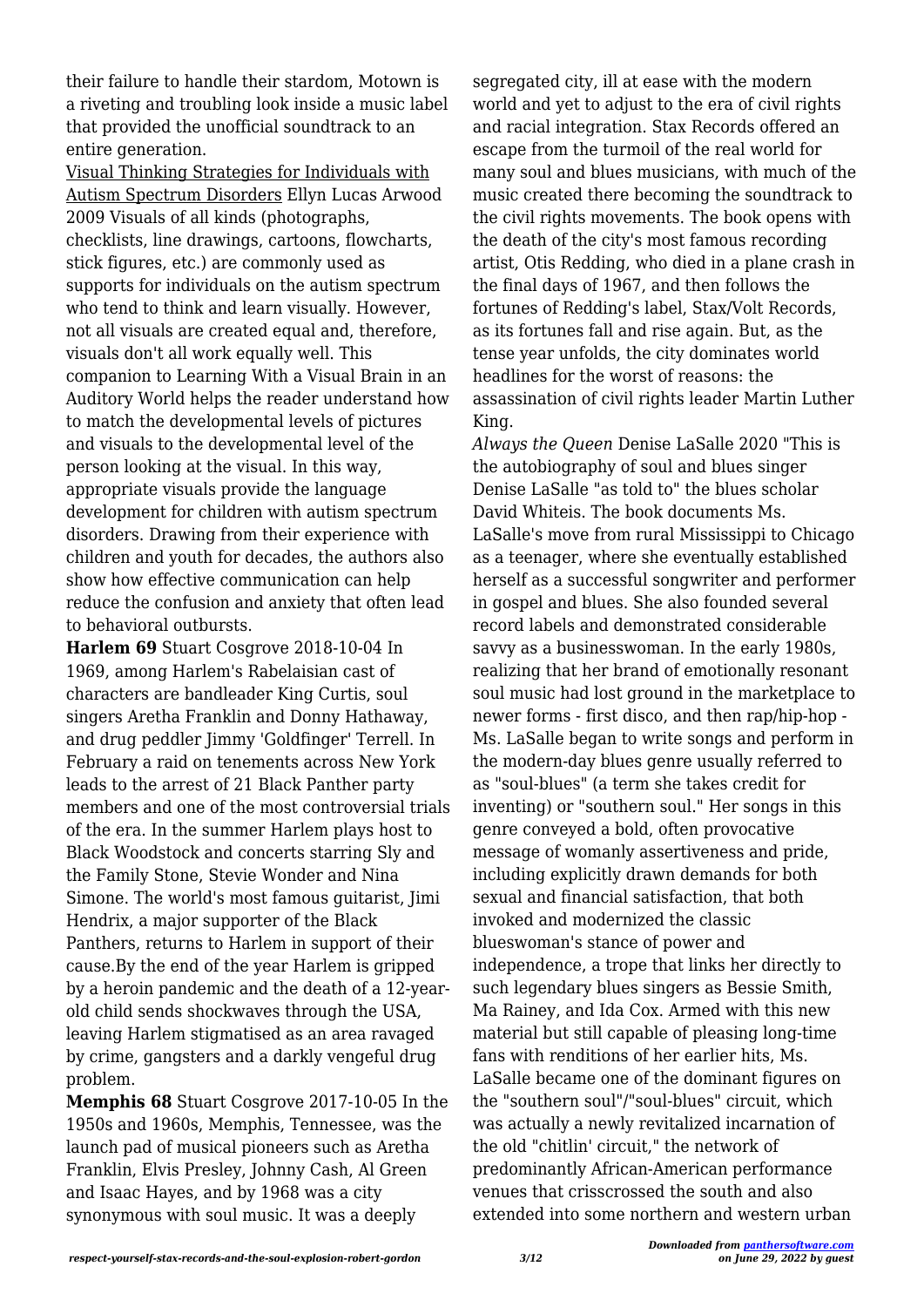strongholds (tracing, more or less, the geographic pattern of the early/mid-20th Century Great Migration). She remains one of the most beloved figures on that circuit, admired by listeners and fellow artists alike for her legacy and her ongoing dedication to her music and fans. LaSalle's story thus complements the overall story of blues and soul music as the cultural expression of a diasporan people who reinvented themselves to adjust to Northern life while retaining many of the cultural, religious, and social traditions with which they had grown up in the South"--

**More Than Beards, Bellies, and Biceps** Robert Gordon 2006-01 Stubble scruffed up their chins. Tobacco wads ballooned their cheeks. The 1993 Philadelphia Phillies had the look of a slow-pitch softball team itching to kick some serious butt. They did kick butt, too, on and off the field. "They lived the life of professional baseball players as fully as it can be done," manager Jim Fregosi said. Though they weren't a photogenic bunch, their mugs were everywhere, on "Baseball Today," on David Letterman, and on "Saturday Night Live." Even President Clinton quipped about them.The updated softcover edition of Robert Gordon's and Tom Burgoyne's More than Beards, Bellies and Biceps: The Story of the 1993 Phillies (And the Phillie Phanatic Too) tells the complete story of this gang of baseball throwbacks that quickly seduced the hometown fans. By season's end they had won over the rest of the country, too. America's Most Wanted Team became America's Team in a heart-thumping World Series against Toronto.The '93 Phils drew more spectators than any other Philadelphia franchise in the city's century-and-a-quarter of professional sports. More than Beards, Bellies and Biceps offers the story of a team that burned the candle at both ends and lit up a city like a firecracker. Soul Survivor Jimmy McDonough 2017-08-29 The bestselling author of Shakey: Neil Young's Biography presents the first in-depth biography of the legendary soul singer Al Green. Al Green has blessed listeners with some of the biggest hits of the past fifty years. "Love and Happiness," "I'm Still in Love with You," "Let's Get Married," and "I'm Tired of Being Alone" are but a sampling of the iconic songs that led a generation to embrace love in perhaps the most

tumultuous period in this country's history, an unparalleled body of work that has many calling Green one of the greatest soul singers of all time. The music legend has sold over 20 million albums and been sampled by numerous rappers, and even President Obama has been known to sing a chorus or two. The now-Bishop Green is without a doubt one of the most beloved yet inscrutable figures ever to grace the popular music stage, and he has managed to magically sidestep being successfully scrutinized in print. Until now. Acclaimed journalist and author Jimmy McDonough expertly tackles this most elusive of subjects and aims to present readers with the definitive portrait of a man everyone knows but few understand. McDonough manages to break through Green's joyous veneer to reveal the contrary, tortured, and solitary individual beneath, a man who spent decades dancing an uneasy tightrope between the sacred and the profane. From his childhood in the backwaters of Arkansas to commanding the stage in front of throngs of lusting fans to addressing a very different audience from the pulpit of his own church, readers will bear witness to the creation of some of the most electrifying soul music ever recorded; learn the hitherto untold real story behind Green's colorful down-home Memphis label, Hi Records; and--by way of countless in-depth interviews with major players in the story, some speaking for the very first time -- unravel one of the last great mysteries in popular music: Al Green. **Hit Men** Fredric Dannen 2011-09-14 Copiously researched and documented, Hit Men is the highly controversial portrait of the pop music industry in all its wild, ruthless glory: the insatiable greed and ambition; the enormous egos; the fierce struggles for profits and power: the vendettas, rivalries, shakedowns, and payoffs. Chronicling the evolution of America's largest music labels from the Tin Pan Alley days to the present day, Fredric Dannen examines in depth the often venal, sometimes illegal dealings among the assorted hustlers and kingpins who rule over this multi-billion-dollar business. Updated with a new last chapter by the author. **Time Is Tight** Booker T. Jones 2019-10-29 The long-awaited memoir of Booker T. Jones, leader of the famed Stax Records house band, architect of the Memphis soul sound, and one of the most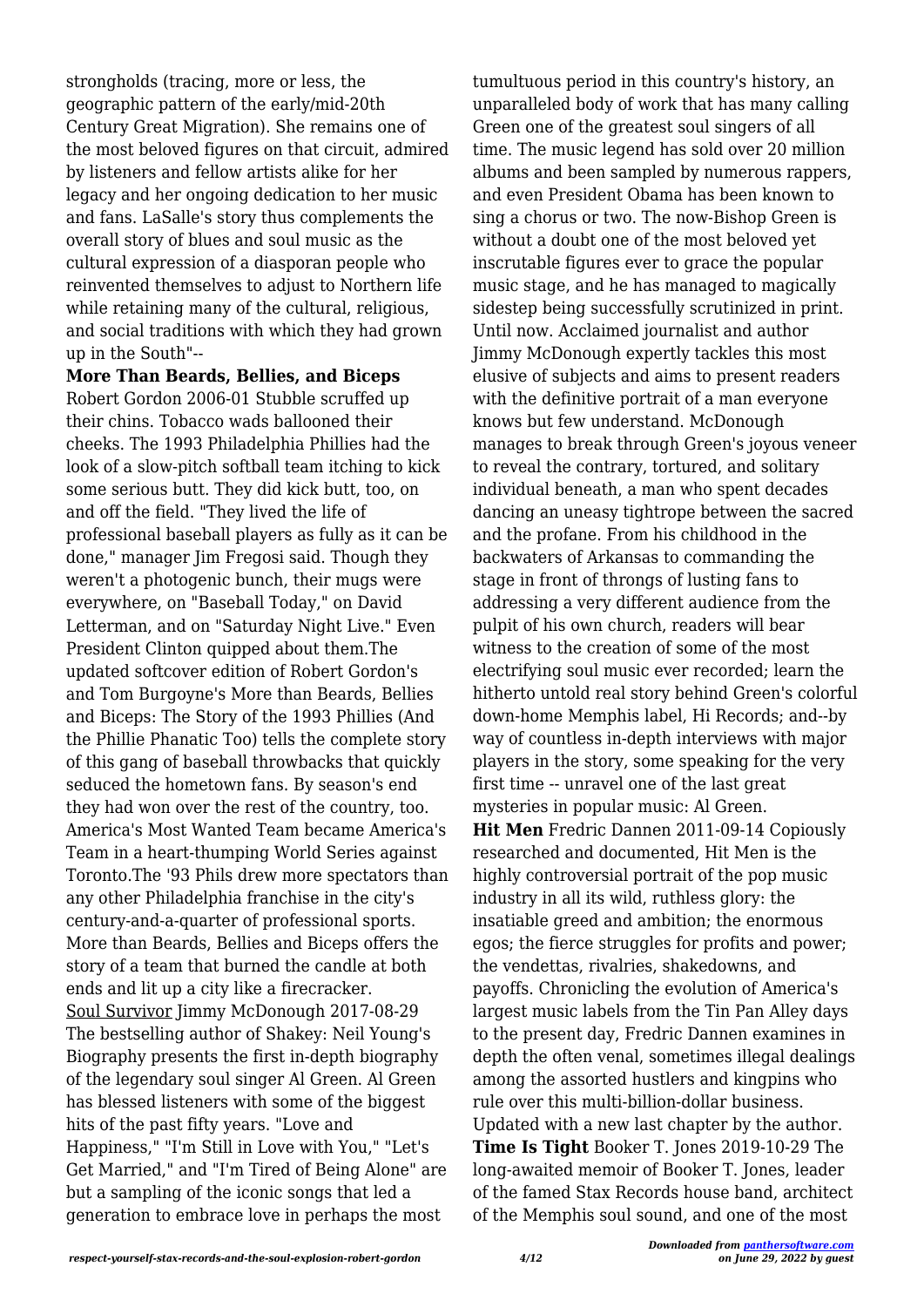legendary figures in music. From Booker T. Jones's earliest years in segregated Memphis, music was the driving force in his life. While he worked paper routes and played gigs in local nightclubs to pay for lessons and support his family, Jones, on the side, was also recording sessions in what became the famous Stax Studios-all while still in high school. Not long after, he would form the genre-defining group Booker T. and the MGs, whose recordings went on to sell millions of copies, win a place in Rolling Stone's list of top 500 songs of all time, and help forge collaborations with some of the era's most influential artists, including Otis Redding, Wilson Pickett, and Sam & Dave. Nearly five decades later, Jones's influence continues to help define the music industry, but only now is he ready to tell his remarkable life story. Time is Tight is the deeply moving account of how Jones balanced the brutality of the segregationist South with the loving support of his family and community, all while transforming a burgeoning studio into a musical mecca. Culminating with a definitive account into the inner workings of the Stax label, as well as a fascinating portrait of working with many of the era's most legendary performers-Bob Dylan, Willie Nelson, and Tom Jones, among them-this extraordinary memoir promises to become a landmark moment in the history of Southern Soul.

**Motown Encyclopedia** Graham Betts 2014-06-02 Motown means different things to different people. The mere mention of perhaps the most iconic record label in history is often enough to invoke memories and mental images of Marvin Gaye, Diana Ross, Stevie Wonder, The Temptations, The Jackson 5, The Supremes and numerous others. With each group recalled, there is an accompanying piece of music of the mind, from Baby Love, My Girl, Signed Sealed Delivered, I Heard It Through The Grapevine, ABC and Tears Of A Clown and countless more. Quite often, you can ask people what kind of music they like and they will simply answer 'Motown', and both they, and you, know exactly what is meant. Or rather, what is implied. The Motown they are invariably thinking of is the label that dominated the charts in the mid 1960s with a succession of radio friendly, dance orientated hits, most of which were written and

produced by the trio of Brian Holland, Lamont Dozier and Eddie Holland. This period is referred to, naturally enough, as the Golden Era, when Motown was not only the dominant force in its home city of Detroit but carried The Sound of Young America all around the world. The kind of music that had them Dancing In the Street from Los Angeles to London, Miami to Munich and San Francisco to Sydney. It was the kind of music that attracted scores of imitators; some good, some not so good. The kind of music that appealed to the public and presidents alike, and still does. It was that Motown that this book was intended to be about. However, when you start digging deeper into the Motown story, you realise that throughout its life (which, for the purposes of this book, is its formation in 1959 through to its sale in 1988) it was constantly trying other musical genres, looking to grab hits out of jazz, country, pop, rock, middle of the road and whatever else might be happening at the time. Of course it wasn't particularly successful at some of the other genres, although those who claim Motown never did much in the rock market conveniently overlook the healthy sales figures achieved by Rare Earth, the group, and focus instead on the total sales achieved on Rare Earth, the label. This book, therefore, contains biographies of all 684 artists who had releases on Motown and their various imprints, as well as biographies of 16 musicians, 23 producers, 19 writers and 13 executives. There are also details of the 50 or so labels that Motown owned, licensed to or licensed from. All nine films and the 17 soundtracks are also featured. Every Motown single and album and EP that made the Top Ten of the pop charts in either the US or UK also have their own entries, with 222 singles, 84 albums and five EPs being featured. Finally, there are 36 other entries, covering such topics as the Hollywood Walk of Fame, the Motortown Revues, Grammy Awards and the most played Motown songs on radio. The 1,178 entries cover every aspect of Motown and more – of the link between Granny in The Beverly Hillbillies and Wonder Woman, of the artists from Abbey Tavern Singers to Zulema, and the hits from ABC to You Really Got A Hold On Me. The Motown Encyclopedia is the story of Motown Records; Yesterday, Today, Forever. *Respect Yourself* Robert Gordon 2013-11-12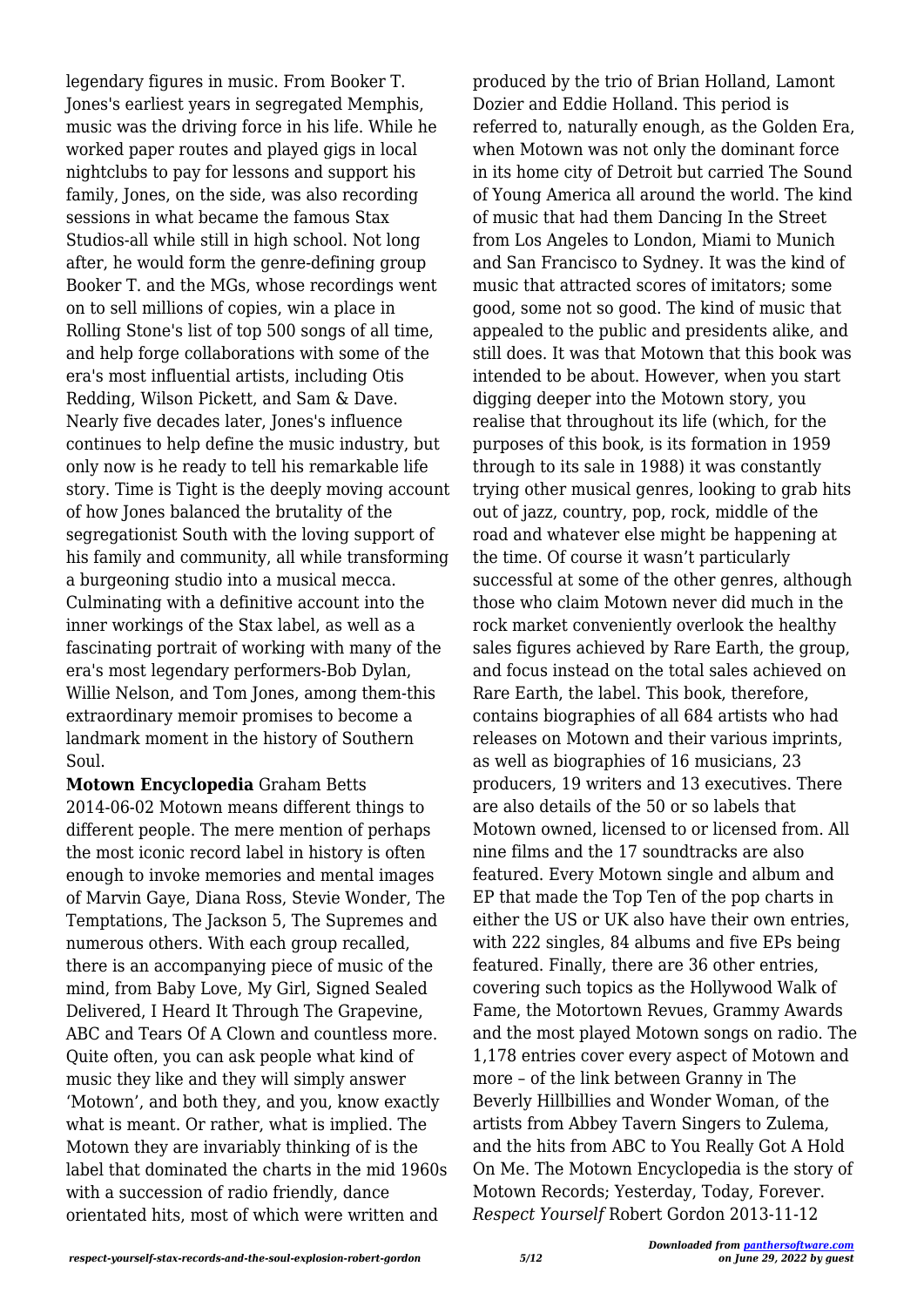Traces the rise and fall of the original Stax Records, touching upon the racial politics in Memphis in the 1960s, the personal histories of the sibling founders, and the prominent musicians they featured.

In the Midnight Hour Tony Fletcher 2017 Wilson Pickett was arguably the greatest male soul screamer of the 1960s and '70s. With a career spanning half a century, he sold millions of albums and tens of millions of singles, leaving a legacy of unforgettable hits, including "In the Midnight Hour," "Land of 1000 Dances," and "MustangSally." A first ballot inductee into the Rock and Roll Hall of Fame, Pickett collaborated with some of the biggest names in '60s and '70s pop, rock, and soul, and his passionate stage performances frequently garnered invasions by frenzied audience members of all colors eager to bask-and dance-in hisradiant aura. A musician of rare instinct with an unmistakable intensity and charisma, the "Wicked" Pickett was for many the living embodiment of soul.In the first biography of this legendary artist, veteran music journalist Tony Fletcher goes far beyond anecdote, weaving the turns of Pickett's extraordinary career into the larger story of black American music in the late 20th Century. As Fletcher shows, from his childhood in the gospelrichcotton fields of Alabama to his early career in pre-Motown Detroit and long tenure at Atlantic Records, Wilson Pickett always positioned himself at the cutting edge of rhythm 'n' blues and soul. By the time he was thirty, Pickett had five #1 RandB hits, rubbed shoulders with the likes of JamesBrown, Otis Redding and the Who, and traveled to Ghana with Ike and Tina Turner, Santana and others to headline the first American popular music package to visit the continent. As with so many artists of his generation, the price of superstardom was a career punctuated by violence and drug abuse,with fits of erratic and wild behavior leading to a career slump and two jail terms in the late 1990s before a late career redemption.Drawn from extensive interviews with the singer's close family and friends and regular members of his studio and touring bands, In the Midnight Hour is a narrative portrait of one of the greatest voices of soul and a rare window into the social upheavals that surrounded him, the genre he helpedshape along the way, and the pitfalls of the fame that success brought him.

**The Elvis Treasures** Robert Gordon 2002 This boxed set includes a CD of interviews and other recordings of Elvis's thoughts. Also included are facsimiles of some of his most personal documents, including his high school diploma, his contract with Sun Records, and a handwritten letter sent to his girlfriend. Roll With It Matt Sakakeeny 2013-10-30 Roll With It is a firsthand account of the precarious lives of musicians in the Rebirth, Soul Rebels, and Hot 8 brass bands of New Orleans. These young men are celebrated as cultural icons for upholding the proud traditions of the jazz funeral and the second line parade, yet they remain subject to the perils of poverty, racial marginalization, and urban violence that characterize life for many black Americans. Some achieve a degree of social mobility while many more encounter aggressive policing, exploitative economies, and a political infrastructure that creates insecurities in healthcare, housing, education, and criminal justice. The gripping narrative moves with the band members from back street to backstage, before and after Hurricane Katrina, always in step with the tap of the snare drum, the thud of the bass drum, and the boom of the tuba. **Divided Soul: The Life Of Marvin Gaye** David Ritz 2010-01-07 David Ritz presents his uniquely candid and and intimate account of the tumultuous life of the Prince of Soul music, Marvin Gaye. Author Ritz has assembled years of conversations and interviews from his life as a close friend and lyricist to the gifted Soul sensation, and tells the Marvin Gaye story with fly-on-the-wall accuracy and detail. From his early years as an abused child in the slums of Washington DC, through his rise to the very peaks of the Motown phenomenon, his fall from grace and subsequent comeback, to his untimely death at the hands of his father, Marvin's story is the stuff of legends. The cast of characters includes the Jacksons, Smokey Robinson, Diana Ross and countless other icons of the world of soul music.The definitive biography of an enormously gifted and sensitive musician. **Memphis Rent Party** Robert Gordon 2018-03-06 "Blues, being the wellspring of all American music for over a century, is always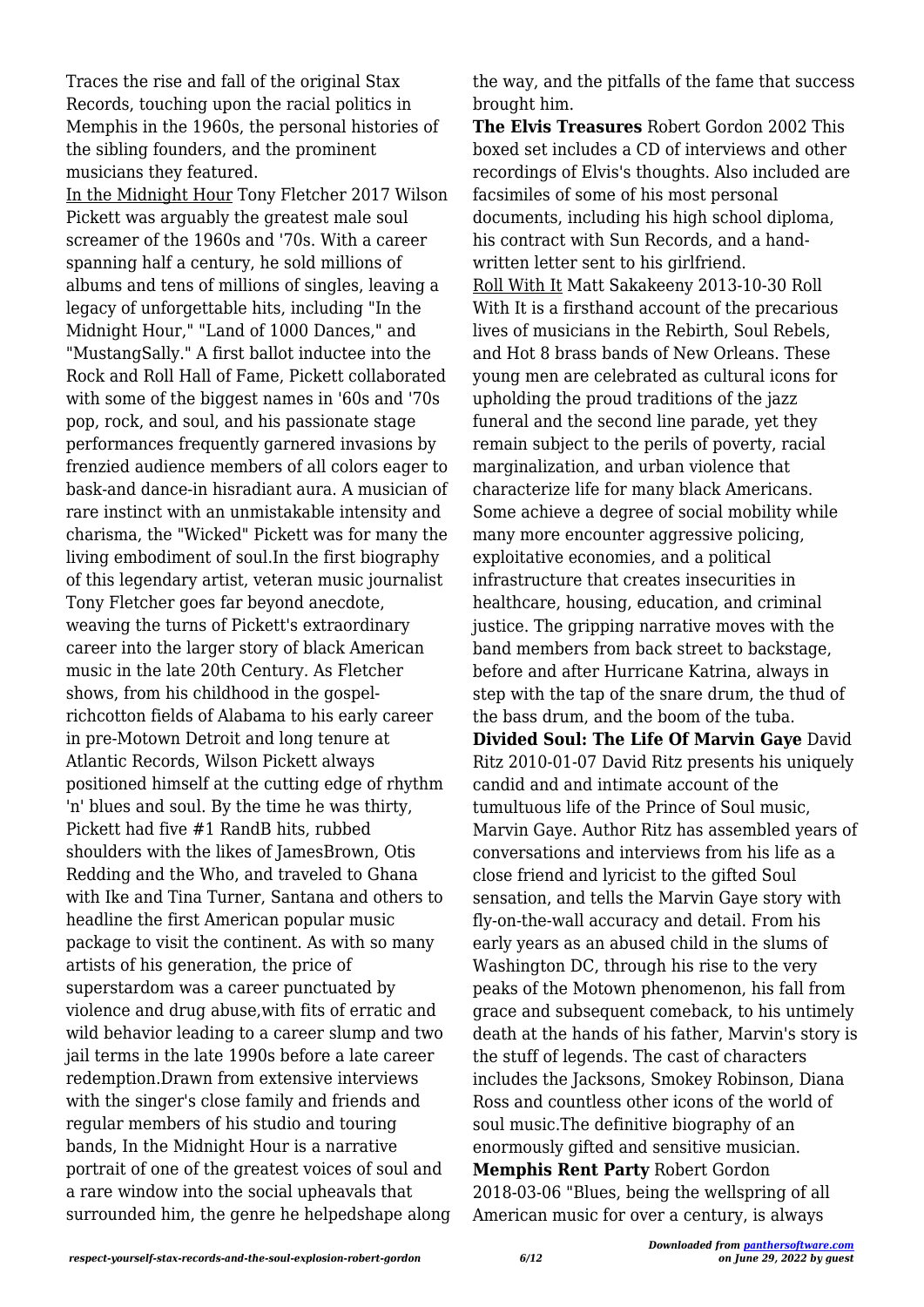worth studying. Robert does it right." --Keith Richards "An emotional map of musical Memphis. If you don't know these characters, let Robert Gordon introduce you." --Elvis Costello "Robert Gordon's book is proof that Southern heritage is American heritage, and all sorts of people--black and white, familiar and strange, dead and alive--are what it is." --Greil Marcus Profiles and stories of Southern music from the acclaimed author of Respect Yourself: Stax Records and the Soul Explosion. The fabled city of Memphis has been essential to American music--home of the blues, the birthplace of rock and roll, a soul music capital. We know the greatest hits, but celebrated author Robert Gordon takes us to the people and places history has yet to record. A Memphis native, he whiles away time in a crumbling duplex with blues legend Furry Lewis, stays up late with barrelhouse piano player Mose Vinson, and sips homemade whiskey at Junior Kimbrough's churning house parties. A passionate listener, he hears modern times deep in the grooves of old records by Lead Belly and Robert Johnson. The interconnected profiles and stories in Memphis Rent Party convey more than a region. Like mint seeping into bourbon, Gordon gets into the wider world. He beholds the beauty of mistakes with producer Jim Dickinson (Replacements, Rolling Stones), charts the stars with Alex Chilton (Box Tops, Big Star), and mulls the tragedy of Jeff Buckley's fatal swim. Gordon's Memphis inspires Cat Power, attracts Townes Van Zandt, and finds James Carr always singing at the dark end of the street. A rent party is when friends come together to hear music, dance, and help a pal through hard times; it's a celebration in the face of looming tragedy, an optimism when the wolf is at the door. Robert Gordon finds mystery in the mundane, inspiration in the bleakness, and revels in the individualism that connects these diverse encounters.

It Came From Memphis Robert Gordon 2001-11 Exploring interwoven threads of personality, coincidence, progress, and taste--all essentially unrelated to music--a veteran journalist explains how popular culture and business intersected in Memphis to set the stage for rock and roll well before Elvis arrived. Reprint.

*Record Makers and Breakers* John Broven

2011-08-11 This volume is an engaging and exceptional history of the independent rock 'n' roll record industry from its raw regional beginnings in the 1940s with R & B and hillbilly music through its peak in the 1950s and decline in the 1960s. John Broven combines narrative history with extensive oral history material from numerous recording pioneers including Joe Bihari of Modern Records; Marshall Chess of Chess Records; Jerry Wexler, Ahmet Ertegun, and Miriam Bienstock of Atlantic Records; Sam Phillips of Sun Records; Art Rupe of Specialty Records; and many more.

*Fever: Little Willie John's Fast Life, Mysterious Death, and the Birth of Soul* Susan Whitall 2011-10-14 "Little Willie John is the soul singer's soul singer." - Marvin Gaye "My mother told me, if you call yourself 'Little' Stevie Wonder, you'd better be as good as Little Willie John." - Stevie Wonder Little Willie John lived for a fleeting 30 years, but his dynamic and daring sound left an indelible mark on the history of music. His deep blues, rollicking rock 'n' roll, and swinging ballads inspired a generation of musicians, forming the basis for what we now know as soul music. Born in Arkansas in 1937, William Edward John found his voice in the church halls, rec centers and nightclubs of Detroit, a fertile proving ground that produced the likes of Levi Stubbs and the Four Tops, Stevie Wonder, Aretha Franklin, Diana Ross and the Supremes, Smokey Robinson, and Hank Ballard and the Midnighters. One voice rose above the rest in those formative years of the 1950s, and Little Willie John went on to have 15 hit singles in the American rhythm & blues chart, with considerable cross-over success in pop. Some of his songs might be best known by their cover versions ("Fever" by Peggy Lee, "Need Your Love So Bad" by Fleetwood Mac and "Leave My Kitten Alone" by The Beatles) but Little Willie John's original recording of these and other songs are widely considered to be definitive. It is this sound that is credited with ushering in a new age in American music as the 1950s turned into the 60s and rock 'n' roll took its place in popular culture. The soaring heights of Little Willie John's career are matched only by the tragic events of his death, cutting short a life so full of promise. Charged with a violent crime in the late 1960s, an abbreviated trial saw Willie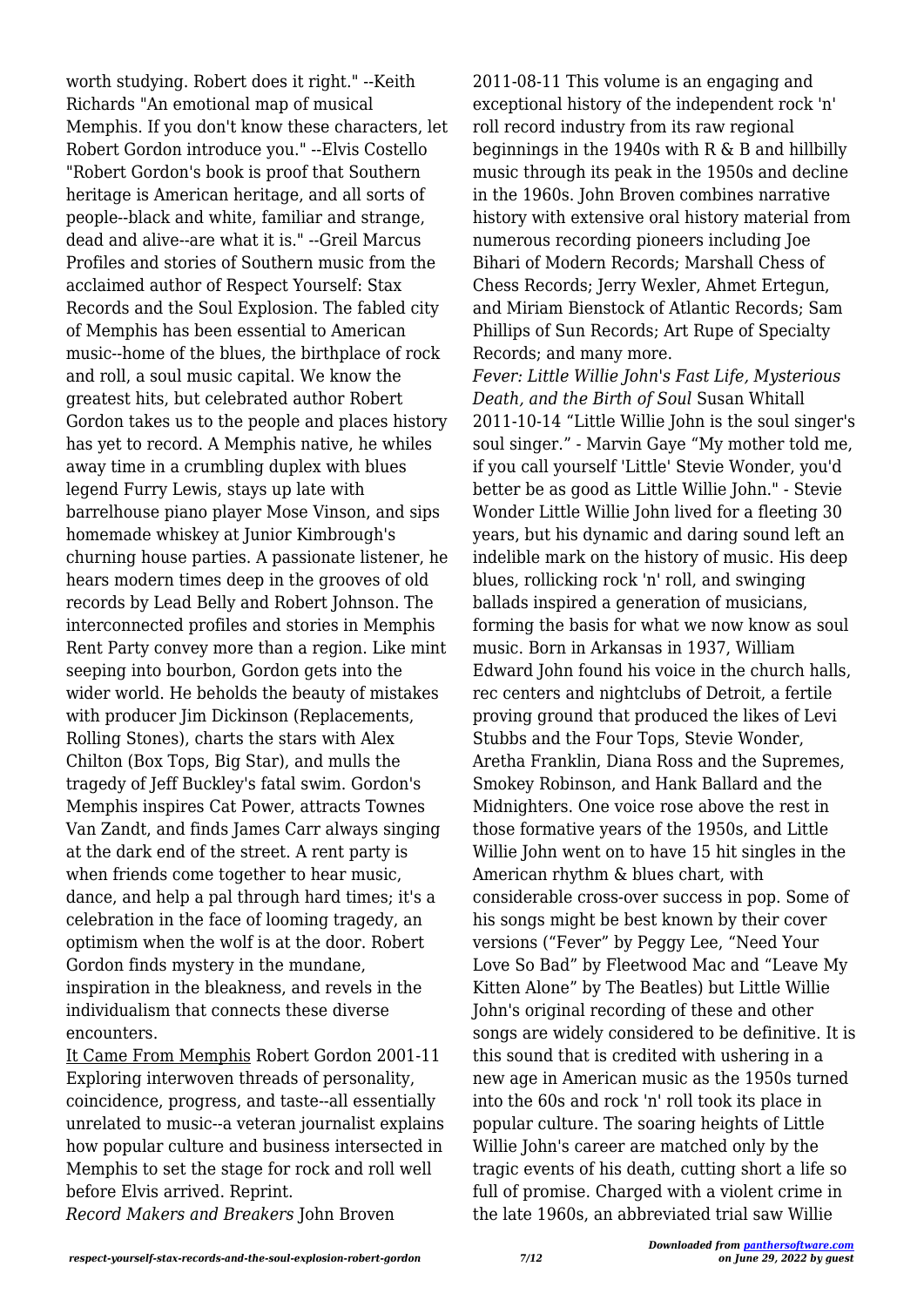convicted and incarcerated in Walla Walla Washington, where he died under mysterious circumstances in 1968. In this, the first official biography of one of the most important figures in rhythm & blues history, author Susan Whitall, with the help of Little Willie John's eldest son Kevin John, has interviewed some of the biggest names in the music industry and delved into the personal archive of the John family to produce an unprecedented account of the man who invented soul music.

**Otis Redding** Jonathan Gould 2017-05-16 The long-awaited, definitive biography of The King of Soul, timed to coincide with the 50th anniversary of Redding's iconic performance at the 1967 Monterey Pop Festival. Otis Redding remains an immortal presence in the canon of American music on the strength of such classic hits as "(Sittin' on) The Dock of the Bay," "I've Been Loving You Too Long," "Try a Little Tenderness," and "Respect," a song he wrote and recorded before Aretha Franklin made it her own. As the architect of the distinctly southern, gospel-inflected style of rhythm & blues associated with Stax Records in Memphis, Redding made music that has long served as the gold standard of 1960s soul. Yet an aura of myth and mystery has always surrounded his life, which was tragically cut short at the height of his career by a plane crash in December 1967. In Otis Redding: An Unfinished Life, Jonathan Gould finally does justice to Redding's incomparable musical artistry, drawing on exhaustive research, the cooperation of the Redding family, and previously unavailable sources of information to present the first comprehensive portrait of the singer's background, his upbringing, and his professional career. In chronicling the story of Redding's life and music, Gould also presents a social history of the time and place from which they emerged. His book never lets us forget that the boundaries between black and white in popular music were becoming porous during the years when racial tensions were reaching a height throughout the United States. His indelible portrait of Redding and the mass acceptance of soul music in the 1960s is both a revealing look at a brilliant artist and a provocative exploration of the tangled history of race and music in America that resonates strongly with the present day.

*The Story of Northern Soul* David Nowell 2012-05-01 What began as an underground 60s Mod scene in unlicensed, no-frills clubs in the North West of England became a youth craze that has long surpassed all others. The Northern Soul scene has confounded its critics by surviving and growing into an adult dance phenomenon whose followers share a passion for the music of Black America unrivalled anywhere else in the world. The Story of Northern Soul takes the first ever in-depth look at the culture, the music, the artists and the people frequenting the all-night venues which are synonymous with the British Soul Scene. Packed with memorabilia and anecdotes from the Twisted Wheel in Manchester to the mighty Wigan Casino, The Story of Northern Soul is the definitive history of a dance scene that refuses to die. Soulsville, U.S.A.: The Story of Stax Records Rob Bowman 2011-08-01 Walk the halls of the famous studio that produced hits for Otis Redding, Isaac Hayes, Sam and Dave, and Booker T. and the MGs. Soulsville, U.S.A. provides the first history of the groundbreaking label along with compelling biographies of the promoters, producers, and performers who made and sold the music. Over 45 photos. Winner of the 1998 ASCAP-Deems Taylor Award Winner of the ARSC Award for Best Research in Record Labels

**Ain't Too Proud to Beg** Mark Ribowsky 2010-09-22 The first and only definitive biography of legendary Motown group, the Temptations The Temptations are an incomparable soul group, with dozens of charttopping hits such as My Girl and Papa Was a Rollin Stone. From the sharp suits, stylish choreography, and distinctive vocals that epitomized their onstage triumphs to the personal failings and psycho-dramas that played out behind the scenes, Ain't Too Proud to Beg tells the complete story of this most popular—and tragic—of all Motown super groups. Based on in-depth research and interviews with founding Temptations member Otis Williams and many others, the book reveals the highly individual, even mutually antagonistic, nature of the group's members. Venturing beyond the money and the fame, it shares the compelling tale of these sometime allies, sometime rivals and reveals the unique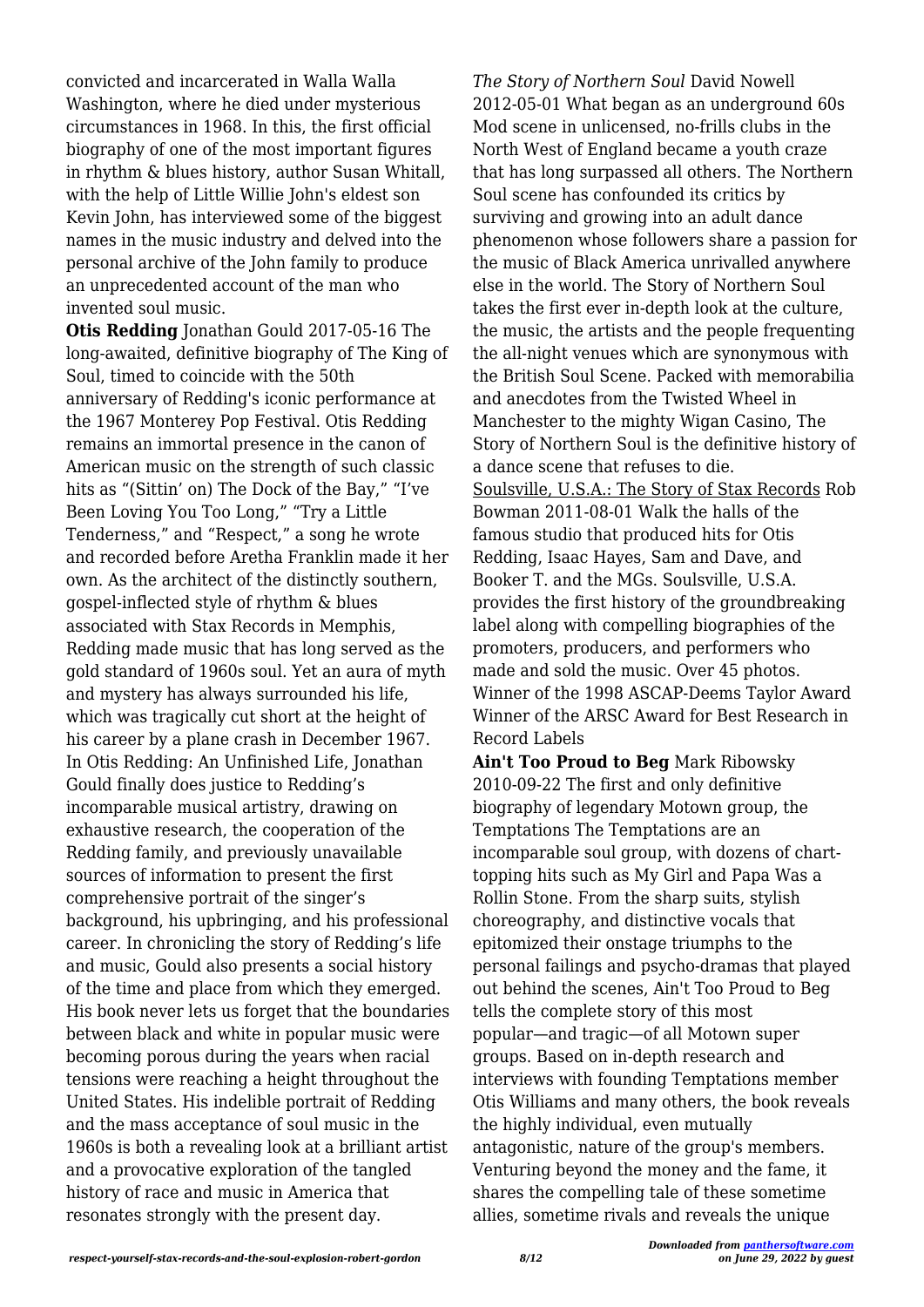dynamic of push and pull and give and take that resulted in musical genius. The first book to tell the whole story of Motown's greatest group, with all-new interviews and previously undiscovered sources and photographs Gives the last word on enduring Motown mysteries, including the deaths of Paul Williams and David Ruffin and the truth behind Ruffin's tumultuous romance with Tammi Terrell Reveals the secret "can't miss" formula behind the Temptations' thirty-seven chart hits Draws on more than one hundred interviews with the group's associates, industry figures, family members, and most importantly, founding Temptation Otis Williams Ain't Too Proud to Beg takes a cohesive and penetrating look at the life and enduring legacy of one of the greatest groups in popular music. It is essential reading for fans of the Temptations, music lovers, and anyone interested in the history of American popular culture over the last fifty years.

*Anatomy of a Song* Marc Myers 2016-11-01 "A winning look at the stories behind 45 pop, punk, folk, soul and country classics" in the words of Mick Jagger, Stevie Wonder, Cyndi Lauper and more (The Washington Post). Every great song has a fascinating backstory. And here, writer and music historian Marc Myers brings to life five decades of music through oral histories of forty-five era-defining hits woven from interviews with the artists who created them, including such legendary tunes as the Isley Brothers' Shout, Led Zeppelin's Whole Lotta Love, Janis Joplin's Mercedes Benz, and R.E.M's Losing My Religion. After receiving his discharge from the army in 1968, John Fogerty did a handstand—and reworked Beethoven's Fifth Symphony to come up with Proud Mary. Joni Mitchell remembers living in a cave on Crete with the mean old daddy who inspired her 1971 hit Carey. Elvis Costello talks about writing (The Angels Wanna Wear My) Red Shoes in ten minutes on the train to Liverpool. And Mick Jagger, Jimmy Page, Rod Stewart, the Clash, Jimmy Cliff, Roger Waters, Stevie Wonder, Keith Richards, Cyndi Lauper, and many other leading artists reveal the emotions, inspirations, and techniques behind their influential works. Anatomy of a Song is a love letter to the songs that have defined generations of listeners and "a rich history of both the music industry and the

baby boomer era" (Los Angeles Times Book Review).

*Rosencrantz and Guildenstern are Dead, Jumpers, and The Real Thing* Robert Gordon 1991

**The Story of Motown** Peter Benjaminson 2018-11-13 Re-release of the first book ever published in America about the legendary Motown Record Company, with a new foreword by legendary music journalist Greil Marcus! In January 1959 Berry Gordy borrowed \$800 from his family and founded the Detroit-based record company that in less than a decade was to become the largest black-owned business in the United States. It also became one of the most productive and influential producers of popular music anywhere in the world, mainly by combining the best features of black and white American popular music. Even a short list of the recording and performing talent that Gordy recruited, trained and produced for his company is awesome: Diana Ross, The Supremes, Stevie Wonder, The Temptations, The Four Tops, Smokey Robinson, Marvin Gaye and Mary Wells. The Story of Motown is the story of Berry Gordy's triumph over powerful, established financial interests, entrenched popular taste, bigotry and racism. By inventing a sound that appealed to whites as well as blacks, and that was immediately identifiable to an entire generation of listeners, Gordy demonstrated his genius as a producer; by breaking the exploitive practice of "cover" records, he helped black artists control their own music and share in the proceeds of hits; and by the sheer force of his will, courage, and intelligence, he demonstrated that a black man from the urban ghetto could aspire to and conquer the heights of traditional American business, including the movie business. Unfortunately, while doing all of this, he also found new ways to exploit his talented artists and eventually lost many of them to companies that paid them more. The Story of Motown is the story of the rise and fall of one of the most important cultural touchstones in American history

**Respect Yourself** Robert Gordon 2015-02-03 Traces the rise and fall of the original Stax Records, touching upon the racial politics in Memphis in the 1960s, the personal histories of the sibling founders, and the prominent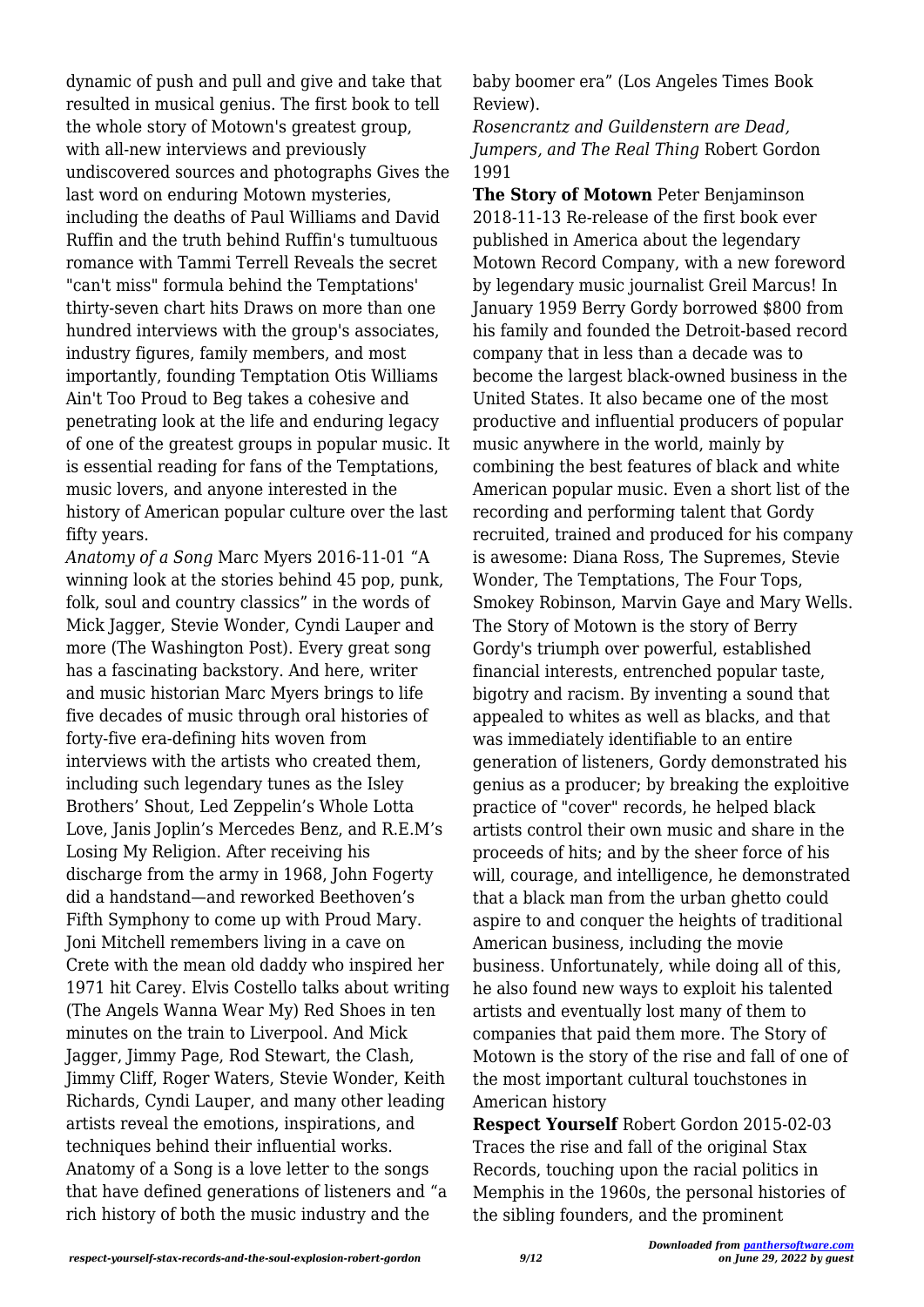## musicians they featured.

**Timekeeper** Howard Grimes 2020-11 Timekeeper is the first-person insider account of the birth and expansion of the Memphis Sound, told by Howard Grimes, the celebrated house drummer from the early days at both iconic Memphis soul studios, Stax Records and Hi Records. Author Howard Grimes backed Rufus and Carla Thomas, William Bell, Willie Mitchell, Ann Peebles, and Al Green among countless others, and shares his story of artistic and personal tragedies and triumphs in his raw and authentic voice. He was a member of the Mar-Keys and sat in the number one drummer's chair for the Hi Rhythm Section. Howard Grimes' coauthor is Preston Lauterbach, the highlyacclaimed author of The Chitlin' Circuit, Beale Street Dynasty, and Brother Robert (about the life of bluesman Robert Johnson). With Lauterbach's help, Timekeeper is more than a waltz through the past; it is a rollicking, bootson-the-ground up close look at the rise and ultimate fall of the soul era of Memphis music. Respect Yourself Robert Gordon 2013-11-12 The story of Stax Records unfolds like a Greek tragedy. A white brother and sister build a record company that becomes a monument to racial harmony in 1960's segregated south Memphis. Their success is startling, and Stax soon defines an international sound. Then, after losses both business and personal, the siblings part, and the brother allies with a visionary African-American partner. Under integrated leadership, Stax explodes as a national player until, Icarus-like, they fall from great heights to a tragic demise. Everything is lost, and the sanctuary that flourished is ripped from the ground. A generation later, Stax is rebuilt brick by brick to once again bring music and opportunity to the people of Memphis. Set in the world of 1960s and '70s soul music, Respect Yourself is a story of epic heroes in a shady industry. It's about music and musicians -- Isaac Hayes, Otis Redding, Sam and Dave, Wilson Pickett, the Staple Singers, and Booker T. and the M.G.'s, Stax's interracial house band. It's about a small independent company's struggle to survive in a business world of burgeoning conglomerates. And always at the center of the story is Memphis, Tennessee, an explosive city struggling through heated, divisive years. Told

by one of our leading music chroniclers, Respect Yourself brings to life this treasured cultural institution and the city that created it. Ministry Al Jourgensen 2015-09-08 Ministry is a memoir both ugly and captivating, revealing Al Jourgensen as a man who lived a hard life his own way without making compromises. He survived prolonged drug addiction -- twenty-two years of chronic heroin, cocaine, and alcohol abuse, to be more precise -- before cleaning up, straightening out, and finding new reasons to live. During his career, Jourgensen has engaged in all of the rock 'n' roll clich's regarding decadence and debauchery and invented new forms of previously unachieved nihilism. Despite this and his addictions, he created seven seminal albums, including the bonafide, hugely influential classic The Land of Rape and Honey, 1989's The Mind is a Terrible Thing to Taste, and 1992's blockbuster Psalm 69: The Way to Succeed. Ministry imparts the epic life of Al Jourgensen, a survivor who tempted fate, beat the odds, persevered, and put the pieces back together after unraveling completely. *Knock! Knock! Knock! On Wood* Eddie Floyd 2020-09-21 Known for the classics "Knock on Wood," "634-5789," "Raise Your Hand," "Big Bird," and "I've Never Found a Girl (To Love Me Like You Do)," among others, Eddie Floyd's career as a soul legend spans over sixty years. His professional singing career began in Detroit in the 1950s as a founding member of the Falcons, considered "The First Soul Group." A solo artist and songwriter for Memphis's famed Stax Records from 1966 until 1975, Floyd has subsequently been the singer for the Blues Brothers Band and for Bill Wyman's Rhythm Kings, while continuing to perform and record solo. In Knock! Knock! Knock! On Wood, Floyd recounts how a three-year stint in an Alabama reform school shaped his young life; recalls the early years of R&B in Detroit alongside future Motown and Stax legends; discusses the songwriting sessions with Steve Cropper and Booker T. Jones that produced his biggest hits; addresses his complicated life-long relationship with the often-unpredictable Wilson Pickett; shares his memories of friend Otis Redding; reveals his unlikely involvement in the rise of southern rock darlings Lynyrd Skynyrd; and offers an insider perspective on the tragic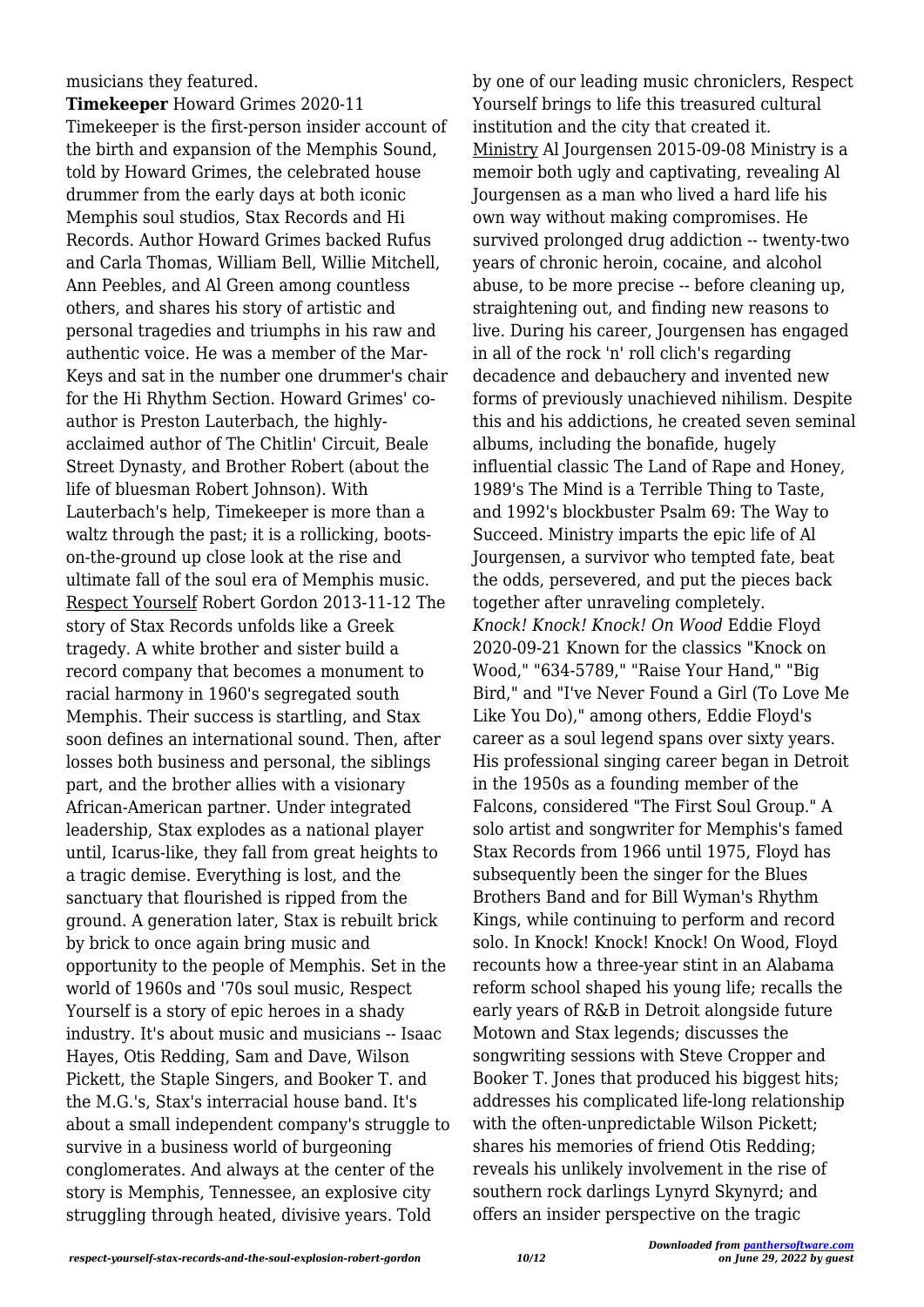downfall of Stax Records. With input from Bruce Springsteen, Bill Wyman, Paul Young, William Bell, Steve Cropper, and others, Knock! Knock! Knock! On Wood captures Eddie's tireless work ethic and warm personality for an engrossing first-hand account of one of the last true soul survivors.

**Set the Night on Fire** Mike Davis 2021-04-13 Los Angeles Times Bestseller "Authoritative and impressive." –Los Angeles Times "Monumental." –Guardian A magisterial, riveting movement history of Los Angeles in the Sixties Los Angeles in the sixties was a hotbed of political and social upheaval. The city was a launchpad for Black Power—where Malcolm X and Angela Davis first came to prominence and the Watts uprising shook the nation. The city was home to the Chicano Blowouts and Chicano Moratorium, as well as being the birthplace of "Asian American" as a political identity. It was a locus of the antiwar movement, gay liberation movement, and women's movement, and, of course, the capital of California counterculture. Mike Davis and Jon Wiener provide the first comprehensive movement history of L.A. in the sixties, drawing on extensive archival research and dozens of interviews with principal figures, as well as the authors' storied personal histories as activists. Following on from Davis's awardwinning L.A. history, City of Quartz, Set the Night on Fire is a historical tour de force, delivered in scintillating and fiercely beautiful prose.

Motown Adam White 2019-01-10 In this first official visual history of the label, new research, a dazzling array of images, and unprecedented access to the archives of the makers and stars of Motown lend new insight to the legend. In addition to extensive specially commissioned photography of treasures extracted from the Motown archives, as well as the personal collections of Barney Ales and Motown stars, Motown: The Sound of Young America draws on interviews with key players from the label's colorful history, including Motown founder Berry Gordy, Barney Ales, Smokey Robinson, Mary Wilson, founding member of the Supremes, and many more.

*Dreams to Remember: Otis Redding, Stax Records, and the Transformation of Southern Soul* Mark Ribowsky 2015-06-01 "Evokes the fire of Redding. . . . Ribowsky tells the story with

nonstop energy, while always probing for the larger social and musical pictures." —New York Times Book Review When he died in one of rock's string of tragic plane crashes, Otis Redding was only twenty-six, yet already the avatar of a new kind of soul music. The beating heart of Memphis-based Stax Records, he had risen to fame belting out gospel-flecked blues in stage performances that seemed to ignite not only a room but an entire generation. If Berry Gordy's black-owned kingdom in Motown showed the way in soul music, Redding made his own way, going where not even his two role models who had preceded him out of Macon, Georgia—Little Richard and James Brown—had gone. Now, in this transformative work, New York Times Notable Book author Mark Ribowsky contextualizes his subject's short career within the larger cultural and social movements of the era, tracing the crooner's rise from preacher's son to a preacher of three-minute soul sermons. And what a quick rise it was. At the tender age of twenty-one, Redding needed only a single unscheduled performance to earn a record deal, his voice so "utterly unique" (Atlantic) that it catapulted him on a path to stardom and turned a Memphis theater-turned-studio into a music mecca. Soon he was playing at sold-out venues across the world, from Finsbury Park in London to his ultimate conquest, the 1967 Monterrey Pop Festival in California, where he finally won over the flower-power crowd. Still, Redding was not always the affable, big-hearted man's man the PR material painted him to be. Based on numerous new interviews and prodigious research, Dreams to Remember reintroduces an incredibly talented yet impulsive man, one who once even risked his career by shooting a man in the leg. But that temperament masked a deep vulnerability that was only exacerbated by an industry that refused him a Grammy until he was in his grave—even as he shaped the other Stax soul men around him, like Wilson Pickett, Sam and Dave, and Booker T. and The MG's. As a result, this requiem is one of great conquest but also grand tragedy: a soul king of truth, a mortal man with an immortal voice and a pain in his heart. Now he, and the forces that shaped his incomparable sound, are reclaimed, giving us a panoramic of an American original who would come to define an entire era, yet only wanted